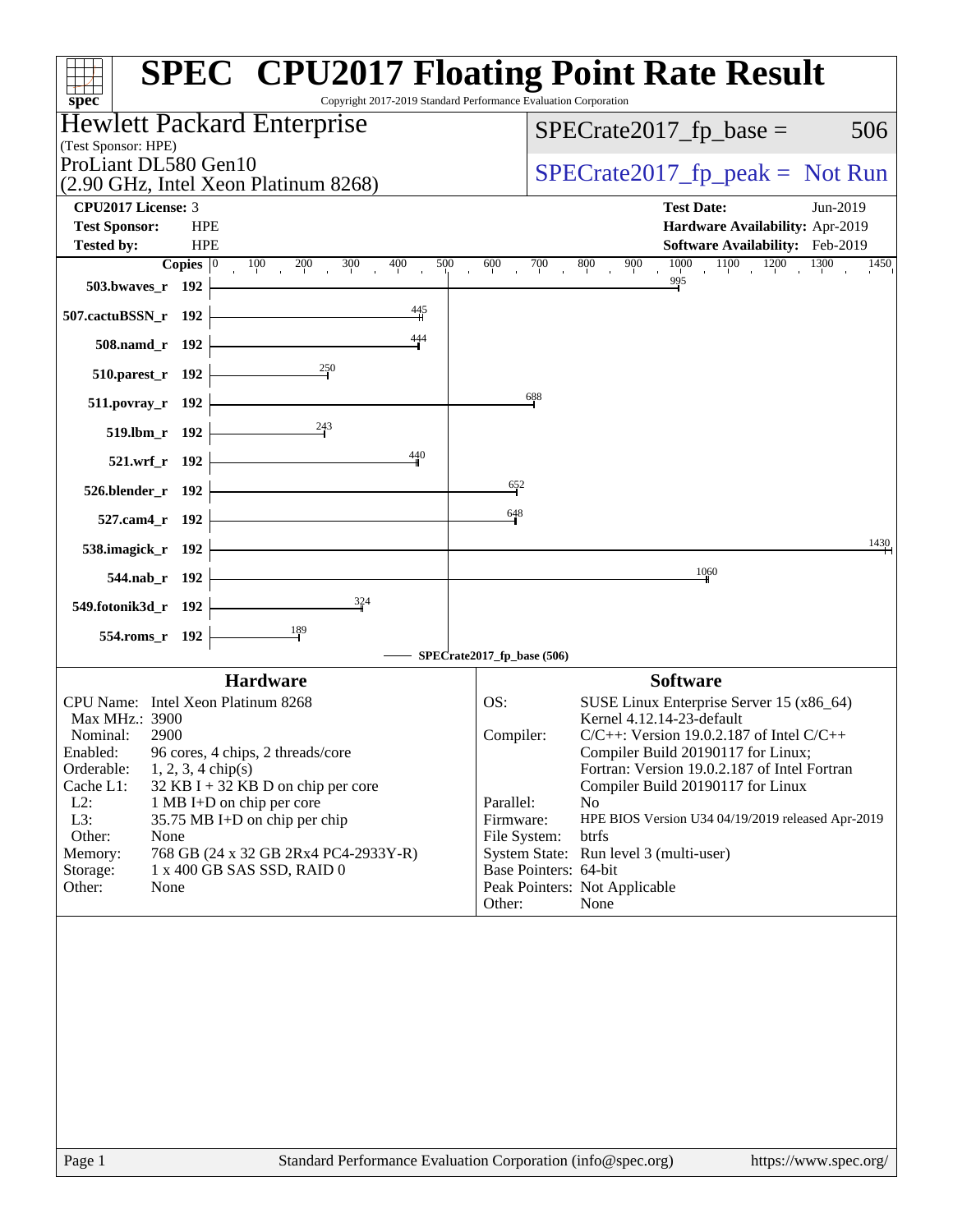Copyright 2017-2019 Standard Performance Evaluation Corporation

## Hewlett Packard Enterprise

(Test Sponsor: HPE)

(2.90 GHz, Intel Xeon Platinum 8268)

 $SPECTate2017<sub>fr</sub> base = 506$ 

# ProLiant DL580 Gen10  $SPECrate2017$  fp\_peak = Not Run

**[CPU2017 License:](http://www.spec.org/auto/cpu2017/Docs/result-fields.html#CPU2017License)** 3 **[Test Date:](http://www.spec.org/auto/cpu2017/Docs/result-fields.html#TestDate)** Jun-2019 **[Test Sponsor:](http://www.spec.org/auto/cpu2017/Docs/result-fields.html#TestSponsor)** HPE **[Hardware Availability:](http://www.spec.org/auto/cpu2017/Docs/result-fields.html#HardwareAvailability)** Apr-2019 **[Tested by:](http://www.spec.org/auto/cpu2017/Docs/result-fields.html#Testedby)** HPE **[Software Availability:](http://www.spec.org/auto/cpu2017/Docs/result-fields.html#SoftwareAvailability)** Feb-2019

## **[Results Table](http://www.spec.org/auto/cpu2017/Docs/result-fields.html#ResultsTable)**

|                                                                                                                                                                                                                                       | <b>Base</b>   |                |                |                |       |                | <b>Peak</b> |               |                |              |                |              |                |              |
|---------------------------------------------------------------------------------------------------------------------------------------------------------------------------------------------------------------------------------------|---------------|----------------|----------------|----------------|-------|----------------|-------------|---------------|----------------|--------------|----------------|--------------|----------------|--------------|
| <b>Benchmark</b>                                                                                                                                                                                                                      | <b>Copies</b> | <b>Seconds</b> | Ratio          | <b>Seconds</b> | Ratio | <b>Seconds</b> | Ratio       | <b>Copies</b> | <b>Seconds</b> | <b>Ratio</b> | <b>Seconds</b> | <b>Ratio</b> | <b>Seconds</b> | <b>Ratio</b> |
| 503.bwayes r                                                                                                                                                                                                                          | 192           | 1937           | 994            | 1935           | 995   | 1932           | 996         |               |                |              |                |              |                |              |
| 507.cactuBSSN r                                                                                                                                                                                                                       | 192           | 537            | 452            | 547            | 445   | 546            | 445         |               |                |              |                |              |                |              |
| $508$ .namd_r                                                                                                                                                                                                                         | 192           | 411            | 444            | 411            | 444   | 413            | 442         |               |                |              |                |              |                |              |
| 510.parest_r                                                                                                                                                                                                                          | 192           | 2007           | 250            | 2012           | 250   | 2003           | 251         |               |                |              |                |              |                |              |
| 511.povray_r                                                                                                                                                                                                                          | 192           | 651            | 688            | 652            | 688   | 651            | 688         |               |                |              |                |              |                |              |
| 519.lbm r                                                                                                                                                                                                                             | 192           | 833            | 243            | 832            | 243   | 832            | 243         |               |                |              |                |              |                |              |
| $521$ .wrf r                                                                                                                                                                                                                          | 192           | 976            | 440            | 970            | 443   | 983            | 438         |               |                |              |                |              |                |              |
| 526.blender r                                                                                                                                                                                                                         | 192           | 448            | 653            | 450            | 650   | 449            | 652         |               |                |              |                |              |                |              |
| $527$ .cam $4r$                                                                                                                                                                                                                       | 192           | 519            | 647            | 516            | 651   | 518            | 648         |               |                |              |                |              |                |              |
| 538.imagick_r                                                                                                                                                                                                                         | 192           | 330            | 1450           | 333            | 1430  | 333            | 1430        |               |                |              |                |              |                |              |
| $544$ .nab_r                                                                                                                                                                                                                          | 192           | 305            | 1060           | 307            | 1050  | 306            | 1060        |               |                |              |                |              |                |              |
| 549.fotonik3d r                                                                                                                                                                                                                       | 192           | 2300           | 325            | 2308           | 324   | 2327           | 322         |               |                |              |                |              |                |              |
| $554$ .roms_r                                                                                                                                                                                                                         | 192           | 1621           | 188            | 1613           | 189   | 1609           | 190         |               |                |              |                |              |                |              |
| $SPECrate2017_fp\_base =$<br>506                                                                                                                                                                                                      |               |                |                |                |       |                |             |               |                |              |                |              |                |              |
| $SPECrate2017$ fp peak =                                                                                                                                                                                                              |               |                | <b>Not Run</b> |                |       |                |             |               |                |              |                |              |                |              |
| $\mathbf{D}$ and the contract of the set of the decomposition $\mathbf{D}$ of dependent of decomposition of the contract of the contract of the set of the set of the set of the set of the set of the set of the set of the set of t |               |                |                |                |       |                |             |               |                |              |                |              |                |              |

Results appear in the [order in which they were run](http://www.spec.org/auto/cpu2017/Docs/result-fields.html#RunOrder). Bold underlined text [indicates a median measurement.](http://www.spec.org/auto/cpu2017/Docs/result-fields.html#Median)

## **[Submit Notes](http://www.spec.org/auto/cpu2017/Docs/result-fields.html#SubmitNotes)**

 The numactl mechanism was used to bind copies to processors. The config file option 'submit' was used to generate numactl commands to bind each copy to a specific processor. For details, please see the config file.

## **[Operating System Notes](http://www.spec.org/auto/cpu2017/Docs/result-fields.html#OperatingSystemNotes)**

 Stack size set to unlimited using "ulimit -s unlimited" Transparent Huge Pages enabled by default Prior to runcpu invocation Filesystem page cache synced and cleared with: sync; echo 3 > /proc/sys/vm/drop\_caches runcpu command invoked through numactl i.e.: numactl --interleave=all runcpu <etc>

## **[General Notes](http://www.spec.org/auto/cpu2017/Docs/result-fields.html#GeneralNotes)**

Environment variables set by runcpu before the start of the run: LD\_LIBRARY\_PATH = "/home/cpu2017\_u2/lib/ia32:/home/cpu2017\_u2/lib/intel64"

 Binaries compiled on a system with 1x Intel Core i9-7900X CPU + 32GB RAM memory using Redhat Enterprise Linux 7.5 NA: The test sponsor attests, as of date of publication, that CVE-2017-5754 (Meltdown) is mitigated in the system as tested and documented.

**(Continued on next page)**

| Page 2 | Standard Performance Evaluation Corporation (info@spec.org) | https://www.spec.org/ |
|--------|-------------------------------------------------------------|-----------------------|
|--------|-------------------------------------------------------------|-----------------------|

ti h **[spec](http://www.spec.org/)**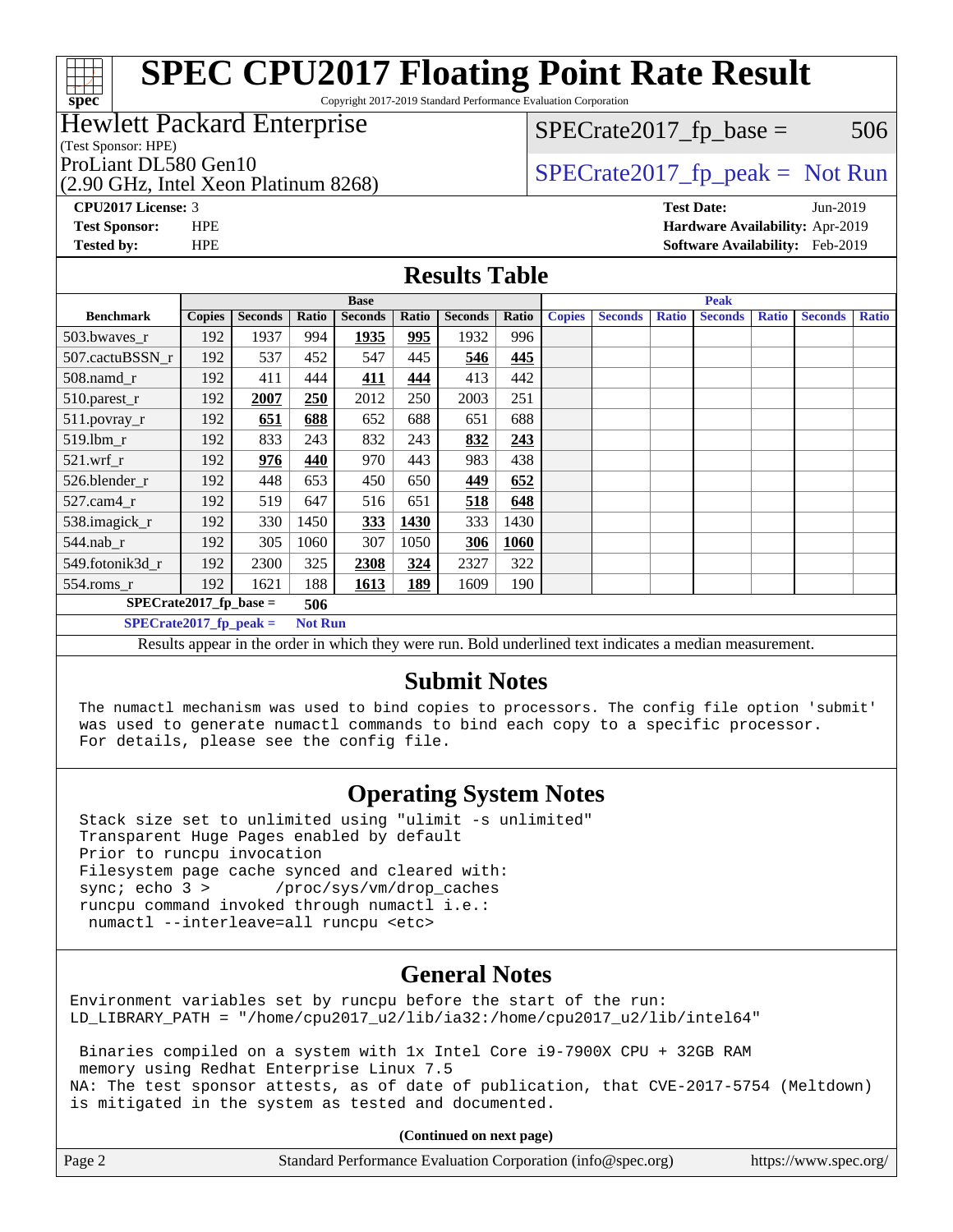Copyright 2017-2019 Standard Performance Evaluation Corporation

#### Hewlett Packard Enterprise

 $SPECTate2017<sub>fr</sub> base = 506$ 

# (Test Sponsor: HPE)

(2.90 GHz, Intel Xeon Platinum 8268)

ProLiant DL580 Gen10  $SPECrate2017$  fp\_peak = Not Run

**[spec](http://www.spec.org/)**

**[Tested by:](http://www.spec.org/auto/cpu2017/Docs/result-fields.html#Testedby)** HPE **[Software Availability:](http://www.spec.org/auto/cpu2017/Docs/result-fields.html#SoftwareAvailability)** Feb-2019

**[CPU2017 License:](http://www.spec.org/auto/cpu2017/Docs/result-fields.html#CPU2017License)** 3 **[Test Date:](http://www.spec.org/auto/cpu2017/Docs/result-fields.html#TestDate)** Jun-2019 **[Test Sponsor:](http://www.spec.org/auto/cpu2017/Docs/result-fields.html#TestSponsor)** HPE **[Hardware Availability:](http://www.spec.org/auto/cpu2017/Docs/result-fields.html#HardwareAvailability)** Apr-2019

## **[General Notes \(Continued\)](http://www.spec.org/auto/cpu2017/Docs/result-fields.html#GeneralNotes)**

Yes: The test sponsor attests, as of date of publication, that CVE-2017-5753 (Spectre variant 1) is mitigated in the system as tested and documented. Yes: The test sponsor attests, as of date of publication, that CVE-2017-5715 (Spectre variant 2) is mitigated in the system as tested and documented.

## **[Platform Notes](http://www.spec.org/auto/cpu2017/Docs/result-fields.html#PlatformNotes)**

Page 3 Standard Performance Evaluation Corporation [\(info@spec.org\)](mailto:info@spec.org) <https://www.spec.org/> BIOS Configuration: Thermal Configuration set to Maximum Cooling Memory Patrol Scrubbing set to Disabled LLC Prefetch set to Enabled LLC Dead Line Allocation set to Disabled Enhanced Processor Performance set to Enabled Workload Profile set to General Throughput Compute Workload Profile set to Custom Energy/Performance Bias set to Balanced Performance Advanced Memory Protection set to Advanced ECC Sysinfo program /home/cpu2017\_u2/bin/sysinfo Rev: r5974 of 2018-05-19 9bcde8f2999c33d61f64985e45859ea9 running on dl580-sles15 Tue Jun 18 15:36:18 2019 SUT (System Under Test) info as seen by some common utilities. For more information on this section, see <https://www.spec.org/cpu2017/Docs/config.html#sysinfo> From /proc/cpuinfo model name : Intel(R) Xeon(R) Platinum 8268 CPU @ 2.90GHz 4 "physical id"s (chips) 192 "processors" cores, siblings (Caution: counting these is hw and system dependent. The following excerpts from /proc/cpuinfo might not be reliable. Use with caution.) cpu cores : 24 siblings : 48 physical 0: cores 0 1 2 3 4 8 9 10 11 12 13 16 17 18 19 20 21 25 26 27 28 29 physical 1: cores 0 1 2 3 9 10 11 12 13 16 17 18 19 20 21 24 25 26 27 28 29 physical 2: cores 0 1 2 3 4 8 9 10 11 12 13 16 17 18 19 20 21 25 26 27 28 29 physical 3: cores 0 1 2 3 4 8 9 10 11 12 13 16 17 18 19 20 21 25 26 27 28 29 From lscpu: Architecture: x86\_64 CPU op-mode(s): 32-bit, 64-bit Byte Order: Little Endian CPU(s): 192 On-line CPU(s) list: 0-191 Thread(s) per core: 2 Core(s) per socket: 24 **(Continued on next page)**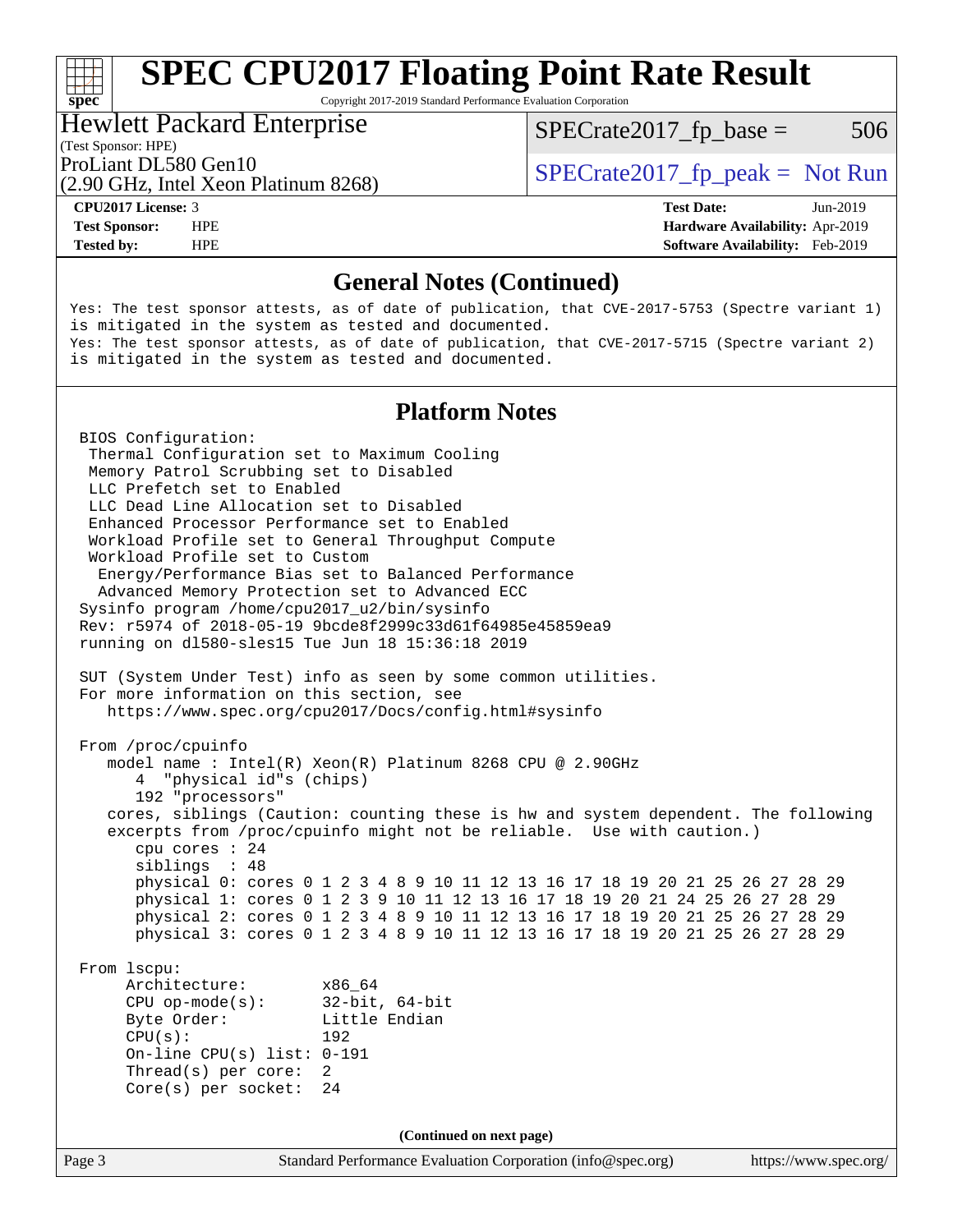# **[spec](http://www.spec.org/)**

# **[SPEC CPU2017 Floating Point Rate Result](http://www.spec.org/auto/cpu2017/Docs/result-fields.html#SPECCPU2017FloatingPointRateResult)**

Copyright 2017-2019 Standard Performance Evaluation Corporation

# Hewlett Packard Enterprise

 $SPECrate2017_fp\_base = 506$ 

(Test Sponsor: HPE)

ProLiant DL580 Gen10<br>  $(2.90 \text{ GHz} \text{ Intel } \text{Xeon} \text{ Platinum } 8268)$  SPECrate 2017\_fp\_peak = Not Run

# (2.90 GHz, Intel Xeon Platinum 8268)

**[CPU2017 License:](http://www.spec.org/auto/cpu2017/Docs/result-fields.html#CPU2017License)** 3 **[Test Date:](http://www.spec.org/auto/cpu2017/Docs/result-fields.html#TestDate)** Jun-2019 **[Test Sponsor:](http://www.spec.org/auto/cpu2017/Docs/result-fields.html#TestSponsor)** HPE **[Hardware Availability:](http://www.spec.org/auto/cpu2017/Docs/result-fields.html#HardwareAvailability)** Apr-2019 **[Tested by:](http://www.spec.org/auto/cpu2017/Docs/result-fields.html#Testedby)** HPE **[Software Availability:](http://www.spec.org/auto/cpu2017/Docs/result-fields.html#SoftwareAvailability)** Feb-2019

#### **[Platform Notes \(Continued\)](http://www.spec.org/auto/cpu2017/Docs/result-fields.html#PlatformNotes)**

| Socket(s):                 | 4                                                                                    |
|----------------------------|--------------------------------------------------------------------------------------|
| NUMA $node(s):$            | 8                                                                                    |
| Vendor ID:                 | GenuineIntel                                                                         |
| CPU family:                | 6                                                                                    |
| Model:                     | 85                                                                                   |
| Model name:                | Intel(R) Xeon(R) Platinum 8268 CPU @ 2.90GHz                                         |
| Stepping:                  | 6                                                                                    |
| CPU MHz:                   | 2900.000                                                                             |
| BogoMIPS:                  | 5800.00                                                                              |
| Virtualization:            | $VT - x$                                                                             |
| L1d cache:                 | 32K                                                                                  |
| Lli cache:                 | 32K                                                                                  |
| $L2$ cache:                | 1024K                                                                                |
| L3 cache:                  | 36608K                                                                               |
| NUMA $node0$ $CPU(s):$     | $0 - 11, 96 - 107$                                                                   |
| NUMA $node1$ $CPU(s):$     | $12 - 23, 108 - 119$                                                                 |
| NUMA node2 CPU(s):         | $24 - 35, 120 - 131$                                                                 |
| NUMA $node3$ $CPU(s):$     | $36 - 47, 132 - 143$                                                                 |
| NUMA $node4$ $CPU(s):$     | 48-59,144-155                                                                        |
| NUMA $node5$ $CPU(s):$     | $60 - 71, 156 - 167$                                                                 |
| NUMA $node6$ $CPU(s):$     | 72-83,168-179                                                                        |
| NUMA $node7$ $CPU(s):$     | 84-95,180-191                                                                        |
| Flaqs:                     | fpu vme de pse tsc msr pae mce cx8 apic sep mtrr pge mca cmov                        |
|                            | pat pse36 clflush dts acpi mmx fxsr sse sse2 ss ht tm pbe syscall nx pdpelgb rdtscp  |
|                            | lm constant_tsc art arch_perfmon pebs bts rep_good nopl xtopology nonstop_tsc cpuid  |
|                            | aperfmperf tsc known freq pni pclmulqdq dtes64 monitor ds cpl vmx smx est tm2 ssse3  |
|                            | sdbg fma cx16 xtpr pdcm pcid dca sse4_1 sse4_2 x2apic movbe popcnt                   |
|                            | tsc_deadline_timer aes xsave avx f16c rdrand lahf_lm abm 3dnowprefetch cpuid_fault   |
|                            | epb cat_13 cdp_13 invpcid_single intel_ppin mba tpr_shadow vnmi flexpriority ept     |
|                            | vpid fsgsbase tsc_adjust bmil hle avx2 smep bmi2 erms invpcid rtm cqm mpx rdt_a      |
|                            | avx512f avx512dq rdseed adx smap clflushopt clwb intel_pt avx512cd avx512bw avx512vl |
|                            | xsaveopt xsavec xgetbvl xsaves cqm_llc cqm_occup_llc cqm_mbm_total cqm_mbm_local     |
|                            | ibpb ibrs stibp dtherm ida arat pln pts pku ospke avx512_vnni arch_capabilities ssbd |
|                            |                                                                                      |
| /proc/cpuinfo cache data   |                                                                                      |
| cache size $: 36608$ KB    |                                                                                      |
|                            | From numactl --hardware WARNING: a numactl 'node' might or might not correspond to a |
| physical chip.             |                                                                                      |
| $available: 8 nodes (0-7)$ |                                                                                      |
|                            | node 0 cpus: 0 1 2 3 4 5 6 7 8 9 10 11 96 97 98 99 100 101 102 103 104 105 106 107   |
| node 0 size: 96349 MB      |                                                                                      |
| node 0 free: 95865 MB      |                                                                                      |
|                            | node 1 cpus: 12 13 14 15 16 17 18 19 20 21 22 23 108 109 110 111 112 113 114 115 116 |
| 117 118 119                |                                                                                      |
| node 1 size: 96734 MB      |                                                                                      |
| node 1 free: 96528 MB      |                                                                                      |
|                            |                                                                                      |
|                            | (Continued on next page)                                                             |
|                            |                                                                                      |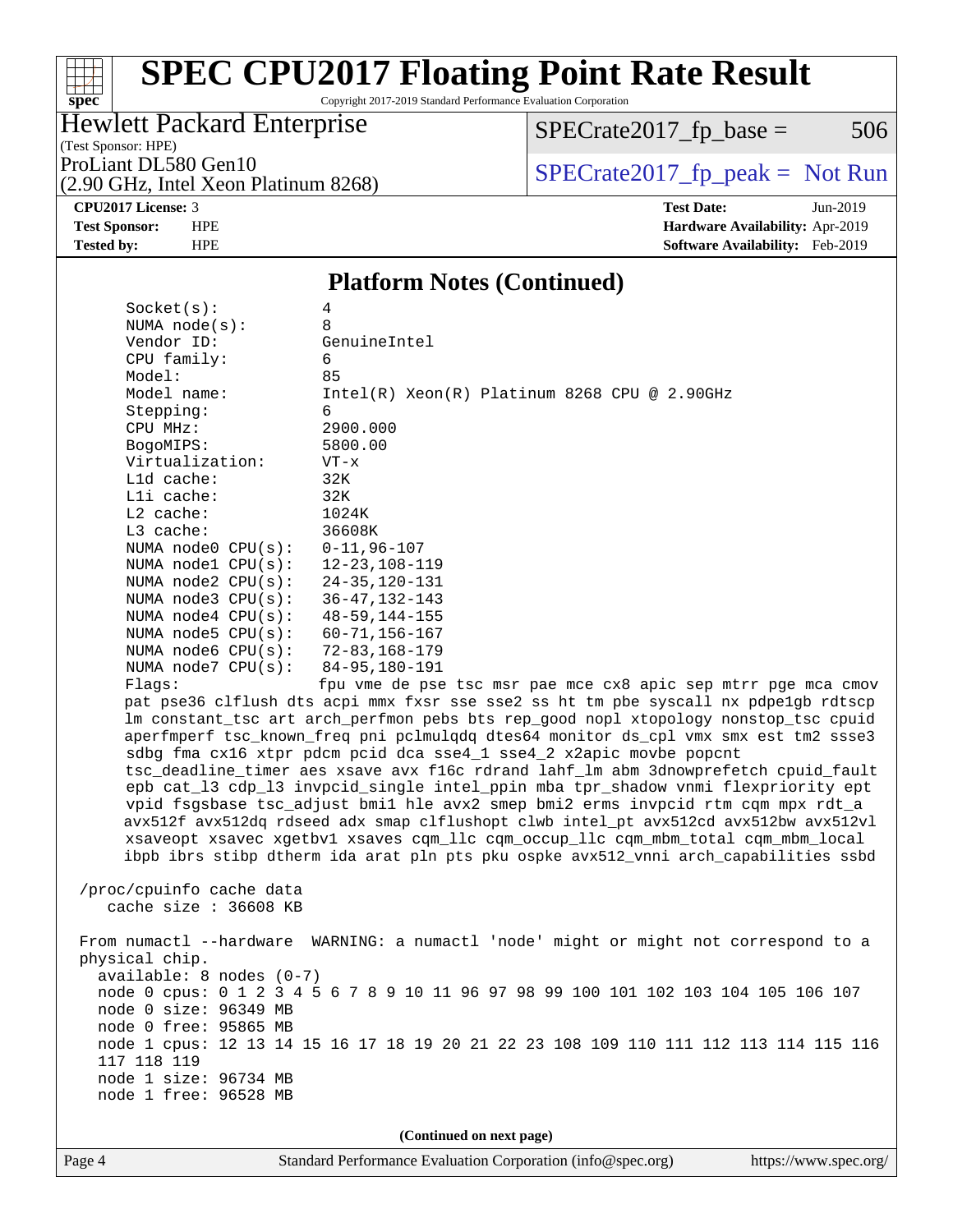# **[spec](http://www.spec.org/)**<sup>®</sup>

# **[SPEC CPU2017 Floating Point Rate Result](http://www.spec.org/auto/cpu2017/Docs/result-fields.html#SPECCPU2017FloatingPointRateResult)**

Copyright 2017-2019 Standard Performance Evaluation Corporation

## Hewlett Packard Enterprise

 $SPECTate2017<sub>fr</sub> base = 506$ 

# (Test Sponsor: HPE)

(2.90 GHz, Intel Xeon Platinum 8268)

ProLiant DL580 Gen10  $SPECrate2017$  fp\_peak = Not Run

#### **[CPU2017 License:](http://www.spec.org/auto/cpu2017/Docs/result-fields.html#CPU2017License)** 3 **[Test Date:](http://www.spec.org/auto/cpu2017/Docs/result-fields.html#TestDate)** Jun-2019 **[Test Sponsor:](http://www.spec.org/auto/cpu2017/Docs/result-fields.html#TestSponsor)** HPE **[Hardware Availability:](http://www.spec.org/auto/cpu2017/Docs/result-fields.html#HardwareAvailability)** Apr-2019 **[Tested by:](http://www.spec.org/auto/cpu2017/Docs/result-fields.html#Testedby)** HPE **[Software Availability:](http://www.spec.org/auto/cpu2017/Docs/result-fields.html#SoftwareAvailability)** Feb-2019

#### **[Platform Notes \(Continued\)](http://www.spec.org/auto/cpu2017/Docs/result-fields.html#PlatformNotes)**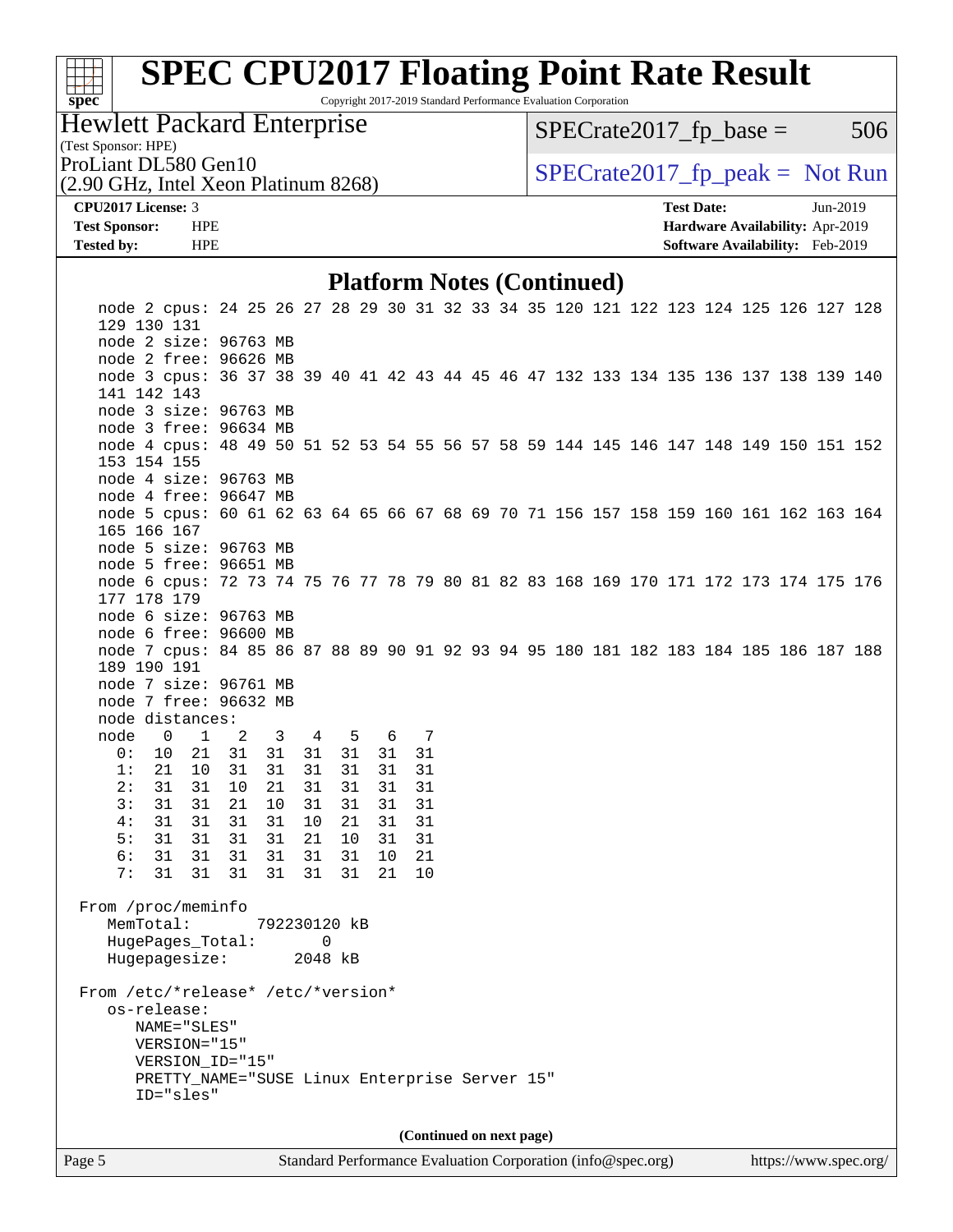Copyright 2017-2019 Standard Performance Evaluation Corporation

#### (Test Sponsor: HPE) Hewlett Packard Enterprise

(2.90 GHz, Intel Xeon Platinum 8268)

 $SPECTate2017<sub>fr</sub> base = 506$ 

ProLiant DL580 Gen10  $SPECrate2017$  fp\_peak = Not Run

**[spec](http://www.spec.org/)**

ti h

**[CPU2017 License:](http://www.spec.org/auto/cpu2017/Docs/result-fields.html#CPU2017License)** 3 **[Test Date:](http://www.spec.org/auto/cpu2017/Docs/result-fields.html#TestDate)** Jun-2019 **[Test Sponsor:](http://www.spec.org/auto/cpu2017/Docs/result-fields.html#TestSponsor)** HPE **[Hardware Availability:](http://www.spec.org/auto/cpu2017/Docs/result-fields.html#HardwareAvailability)** Apr-2019 **[Tested by:](http://www.spec.org/auto/cpu2017/Docs/result-fields.html#Testedby)** HPE **[Software Availability:](http://www.spec.org/auto/cpu2017/Docs/result-fields.html#SoftwareAvailability)** Feb-2019

## **[Platform Notes \(Continued\)](http://www.spec.org/auto/cpu2017/Docs/result-fields.html#PlatformNotes)**

 ID\_LIKE="suse" ANSI\_COLOR="0;32" CPE\_NAME="cpe:/o:suse:sles:15"

uname -a:

 Linux dl580-sles15 4.12.14-23-default #1 SMP Tue May 29 21:04:44 UTC 2018 (cd0437b) x86\_64 x86\_64 x86\_64 GNU/Linux

Kernel self-reported vulnerability status:

 CVE-2017-5754 (Meltdown): Not affected CVE-2017-5753 (Spectre variant 1): Mitigation: \_\_user pointer sanitization CVE-2017-5715 (Spectre variant 2): Mitigation: Indirect Branch Restricted Speculation, IBPB, IBRS\_FW

run-level 3 Jun 18 15:35

 SPEC is set to: /home/cpu2017\_u2 Filesystem Type Size Used Avail Use% Mounted on /dev/sda2 btrfs 371G 85G 285G 23% /home

 Additional information from dmidecode follows. WARNING: Use caution when you interpret this section. The 'dmidecode' program reads system data which is "intended to allow hardware to be accurately determined", but the intent may not be met, as there are frequent changes to hardware, firmware, and the "DMTF SMBIOS" standard. BIOS HPE U34 04/19/2019 Memory:

 24x UNKNOWN NOT AVAILABLE 24x UNKNOWN NOT AVAILABLE 32 GB 2 rank 2933

(End of data from sysinfo program)

## **[Compiler Version Notes](http://www.spec.org/auto/cpu2017/Docs/result-fields.html#CompilerVersionNotes)**

| Page 6                                                                                                        | Standard Performance Evaluation Corporation (info@spec.org)     | https://www.spec.org/ |  |  |  |
|---------------------------------------------------------------------------------------------------------------|-----------------------------------------------------------------|-----------------------|--|--|--|
| (Continued on next page)                                                                                      |                                                                 |                       |  |  |  |
| Intel(R) $C++$ Intel(R) 64 Compiler for applications running on Intel(R) 64,                                  |                                                                 |                       |  |  |  |
|                                                                                                               | CXXC 508. namd $r(base)$ 510. parest $r(base)$                  |                       |  |  |  |
|                                                                                                               | Copyright (C) 1985-2019 Intel Corporation. All rights reserved. |                       |  |  |  |
| Intel(R) C Intel(R) 64 Compiler for applications running on Intel(R) 64,<br>Version 19.0.2.187 Build 20190117 |                                                                 |                       |  |  |  |
|                                                                                                               | CC 519.1bm $r(base)$ 538.imagick $r(base)$ 544.nab $r(base)$    |                       |  |  |  |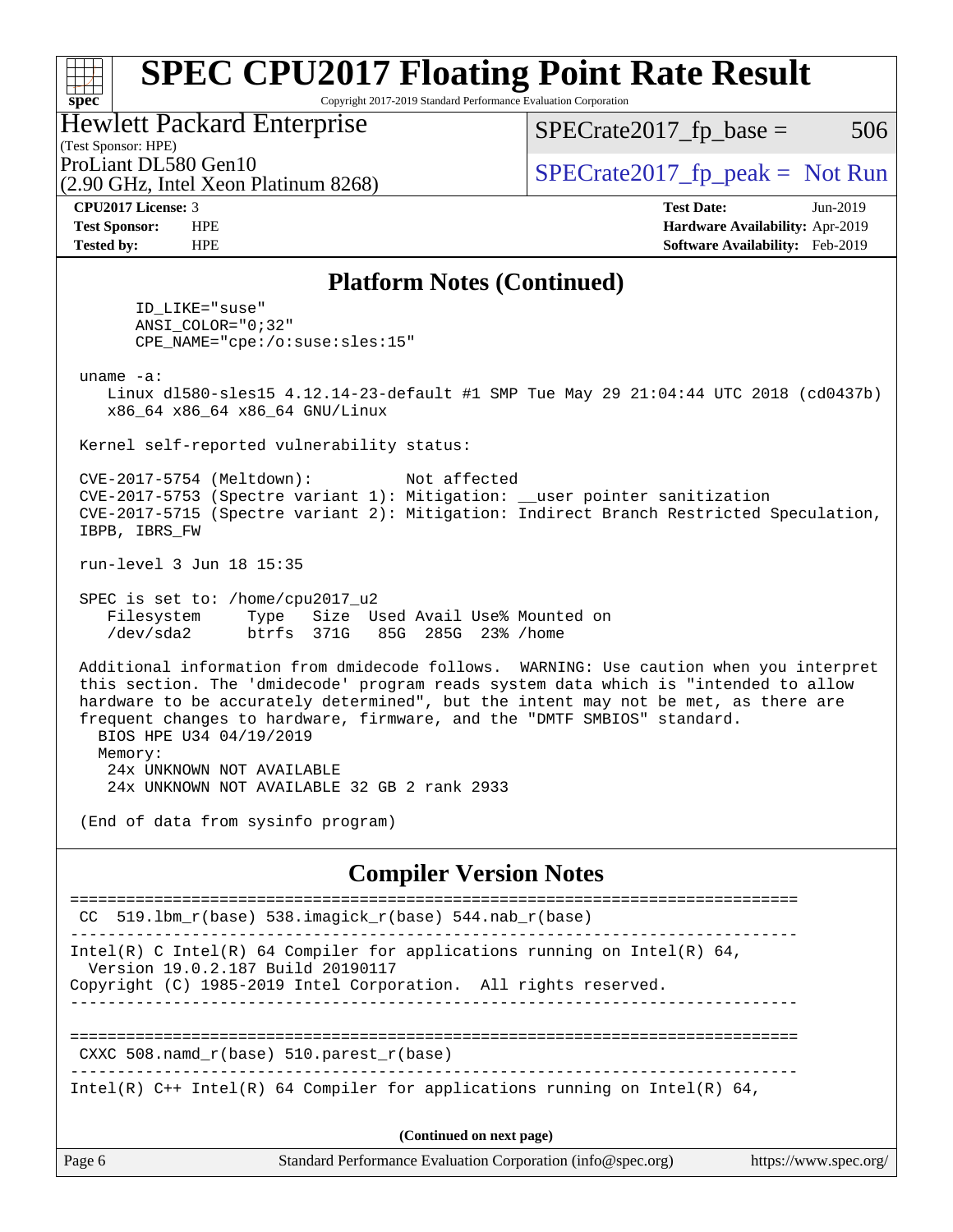| S<br>e<br>IJ<br>C |  |  |  |  |  |  |
|-------------------|--|--|--|--|--|--|

Copyright 2017-2019 Standard Performance Evaluation Corporation

Hewlett Packard Enterprise

(2.90 GHz, Intel Xeon Platinum 8268)

 $SPECTate2017_fp\_base = 506$ 

(Test Sponsor: HPE)

ProLiant DL580 Gen10<br>  $\begin{array}{r} \text{SPECrate2017\_fp\_peak = Not Run} \\ \text{SPECrate2017\_fp\_peak = Not Run} \end{array}$ 

**[CPU2017 License:](http://www.spec.org/auto/cpu2017/Docs/result-fields.html#CPU2017License)** 3 **[Test Date:](http://www.spec.org/auto/cpu2017/Docs/result-fields.html#TestDate)** Jun-2019 **[Test Sponsor:](http://www.spec.org/auto/cpu2017/Docs/result-fields.html#TestSponsor)** HPE **[Hardware Availability:](http://www.spec.org/auto/cpu2017/Docs/result-fields.html#HardwareAvailability)** Apr-2019 **[Tested by:](http://www.spec.org/auto/cpu2017/Docs/result-fields.html#Testedby)** HPE **[Software Availability:](http://www.spec.org/auto/cpu2017/Docs/result-fields.html#SoftwareAvailability)** Feb-2019

## **[Compiler Version Notes \(Continued\)](http://www.spec.org/auto/cpu2017/Docs/result-fields.html#CompilerVersionNotes)**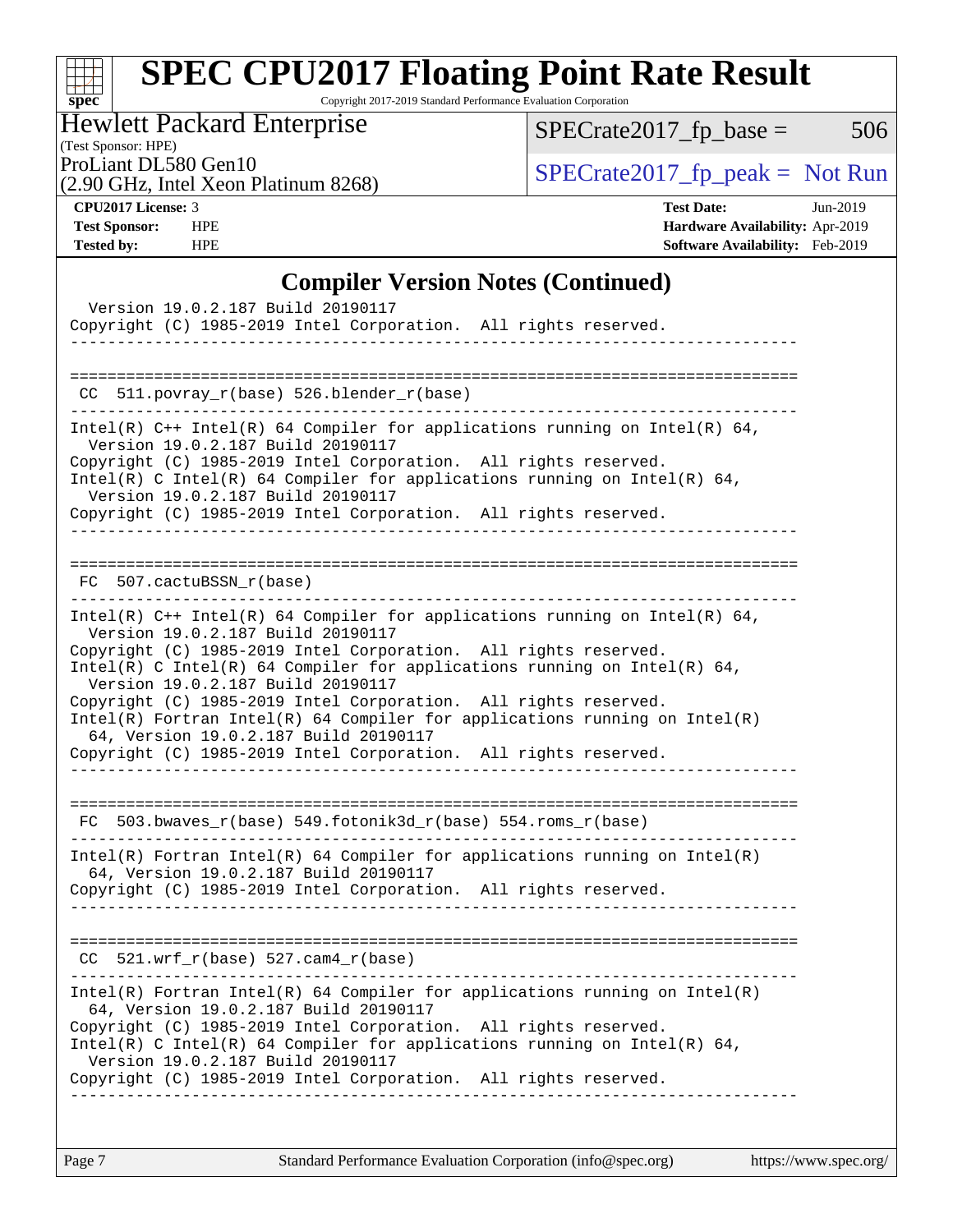## $\pm\pm\tau$ **[spec](http://www.spec.org/)**

# **[SPEC CPU2017 Floating Point Rate Result](http://www.spec.org/auto/cpu2017/Docs/result-fields.html#SPECCPU2017FloatingPointRateResult)**

Copyright 2017-2019 Standard Performance Evaluation Corporation

#### (Test Sponsor: HPE) Hewlett Packard Enterprise

(2.90 GHz, Intel Xeon Platinum 8268)

 $SPECTate2017<sub>fr</sub> base = 506$ 

ProLiant DL580 Gen10<br>  $SPECTR_{12}$  [SPECrate2017\\_fp\\_peak =](http://www.spec.org/auto/cpu2017/Docs/result-fields.html#SPECrate2017fppeak) Not Run

**[CPU2017 License:](http://www.spec.org/auto/cpu2017/Docs/result-fields.html#CPU2017License)** 3 **[Test Date:](http://www.spec.org/auto/cpu2017/Docs/result-fields.html#TestDate)** Jun-2019 **[Test Sponsor:](http://www.spec.org/auto/cpu2017/Docs/result-fields.html#TestSponsor)** HPE **[Hardware Availability:](http://www.spec.org/auto/cpu2017/Docs/result-fields.html#HardwareAvailability)** Apr-2019 **[Tested by:](http://www.spec.org/auto/cpu2017/Docs/result-fields.html#Testedby)** HPE **[Software Availability:](http://www.spec.org/auto/cpu2017/Docs/result-fields.html#SoftwareAvailability)** Feb-2019

# **[Base Compiler Invocation](http://www.spec.org/auto/cpu2017/Docs/result-fields.html#BaseCompilerInvocation)**

[C benchmarks](http://www.spec.org/auto/cpu2017/Docs/result-fields.html#Cbenchmarks): [icc -m64 -std=c11](http://www.spec.org/cpu2017/results/res2019q3/cpu2017-20190625-15771.flags.html#user_CCbase_intel_icc_64bit_c11_33ee0cdaae7deeeab2a9725423ba97205ce30f63b9926c2519791662299b76a0318f32ddfffdc46587804de3178b4f9328c46fa7c2b0cd779d7a61945c91cd35)

[C++ benchmarks](http://www.spec.org/auto/cpu2017/Docs/result-fields.html#CXXbenchmarks): [icpc -m64](http://www.spec.org/cpu2017/results/res2019q3/cpu2017-20190625-15771.flags.html#user_CXXbase_intel_icpc_64bit_4ecb2543ae3f1412ef961e0650ca070fec7b7afdcd6ed48761b84423119d1bf6bdf5cad15b44d48e7256388bc77273b966e5eb805aefd121eb22e9299b2ec9d9)

[Fortran benchmarks:](http://www.spec.org/auto/cpu2017/Docs/result-fields.html#Fortranbenchmarks) [ifort -m64](http://www.spec.org/cpu2017/results/res2019q3/cpu2017-20190625-15771.flags.html#user_FCbase_intel_ifort_64bit_24f2bb282fbaeffd6157abe4f878425411749daecae9a33200eee2bee2fe76f3b89351d69a8130dd5949958ce389cf37ff59a95e7a40d588e8d3a57e0c3fd751)

[Benchmarks using both Fortran and C](http://www.spec.org/auto/cpu2017/Docs/result-fields.html#BenchmarksusingbothFortranandC): [ifort -m64](http://www.spec.org/cpu2017/results/res2019q3/cpu2017-20190625-15771.flags.html#user_CC_FCbase_intel_ifort_64bit_24f2bb282fbaeffd6157abe4f878425411749daecae9a33200eee2bee2fe76f3b89351d69a8130dd5949958ce389cf37ff59a95e7a40d588e8d3a57e0c3fd751) [icc -m64 -std=c11](http://www.spec.org/cpu2017/results/res2019q3/cpu2017-20190625-15771.flags.html#user_CC_FCbase_intel_icc_64bit_c11_33ee0cdaae7deeeab2a9725423ba97205ce30f63b9926c2519791662299b76a0318f32ddfffdc46587804de3178b4f9328c46fa7c2b0cd779d7a61945c91cd35)

[Benchmarks using both C and C++:](http://www.spec.org/auto/cpu2017/Docs/result-fields.html#BenchmarksusingbothCandCXX) [icpc -m64](http://www.spec.org/cpu2017/results/res2019q3/cpu2017-20190625-15771.flags.html#user_CC_CXXbase_intel_icpc_64bit_4ecb2543ae3f1412ef961e0650ca070fec7b7afdcd6ed48761b84423119d1bf6bdf5cad15b44d48e7256388bc77273b966e5eb805aefd121eb22e9299b2ec9d9) [icc -m64 -std=c11](http://www.spec.org/cpu2017/results/res2019q3/cpu2017-20190625-15771.flags.html#user_CC_CXXbase_intel_icc_64bit_c11_33ee0cdaae7deeeab2a9725423ba97205ce30f63b9926c2519791662299b76a0318f32ddfffdc46587804de3178b4f9328c46fa7c2b0cd779d7a61945c91cd35)

[Benchmarks using Fortran, C, and C++](http://www.spec.org/auto/cpu2017/Docs/result-fields.html#BenchmarksusingFortranCandCXX): [icpc -m64](http://www.spec.org/cpu2017/results/res2019q3/cpu2017-20190625-15771.flags.html#user_CC_CXX_FCbase_intel_icpc_64bit_4ecb2543ae3f1412ef961e0650ca070fec7b7afdcd6ed48761b84423119d1bf6bdf5cad15b44d48e7256388bc77273b966e5eb805aefd121eb22e9299b2ec9d9) [icc -m64 -std=c11](http://www.spec.org/cpu2017/results/res2019q3/cpu2017-20190625-15771.flags.html#user_CC_CXX_FCbase_intel_icc_64bit_c11_33ee0cdaae7deeeab2a9725423ba97205ce30f63b9926c2519791662299b76a0318f32ddfffdc46587804de3178b4f9328c46fa7c2b0cd779d7a61945c91cd35) [ifort -m64](http://www.spec.org/cpu2017/results/res2019q3/cpu2017-20190625-15771.flags.html#user_CC_CXX_FCbase_intel_ifort_64bit_24f2bb282fbaeffd6157abe4f878425411749daecae9a33200eee2bee2fe76f3b89351d69a8130dd5949958ce389cf37ff59a95e7a40d588e8d3a57e0c3fd751)

# **[Base Portability Flags](http://www.spec.org/auto/cpu2017/Docs/result-fields.html#BasePortabilityFlags)**

 503.bwaves\_r: [-DSPEC\\_LP64](http://www.spec.org/cpu2017/results/res2019q3/cpu2017-20190625-15771.flags.html#suite_basePORTABILITY503_bwaves_r_DSPEC_LP64) 507.cactuBSSN\_r: [-DSPEC\\_LP64](http://www.spec.org/cpu2017/results/res2019q3/cpu2017-20190625-15771.flags.html#suite_basePORTABILITY507_cactuBSSN_r_DSPEC_LP64) 508.namd\_r: [-DSPEC\\_LP64](http://www.spec.org/cpu2017/results/res2019q3/cpu2017-20190625-15771.flags.html#suite_basePORTABILITY508_namd_r_DSPEC_LP64) 510.parest\_r: [-DSPEC\\_LP64](http://www.spec.org/cpu2017/results/res2019q3/cpu2017-20190625-15771.flags.html#suite_basePORTABILITY510_parest_r_DSPEC_LP64) 511.povray\_r: [-DSPEC\\_LP64](http://www.spec.org/cpu2017/results/res2019q3/cpu2017-20190625-15771.flags.html#suite_basePORTABILITY511_povray_r_DSPEC_LP64) 519.lbm\_r: [-DSPEC\\_LP64](http://www.spec.org/cpu2017/results/res2019q3/cpu2017-20190625-15771.flags.html#suite_basePORTABILITY519_lbm_r_DSPEC_LP64) 521.wrf\_r: [-DSPEC\\_LP64](http://www.spec.org/cpu2017/results/res2019q3/cpu2017-20190625-15771.flags.html#suite_basePORTABILITY521_wrf_r_DSPEC_LP64) [-DSPEC\\_CASE\\_FLAG](http://www.spec.org/cpu2017/results/res2019q3/cpu2017-20190625-15771.flags.html#b521.wrf_r_baseCPORTABILITY_DSPEC_CASE_FLAG) [-convert big\\_endian](http://www.spec.org/cpu2017/results/res2019q3/cpu2017-20190625-15771.flags.html#user_baseFPORTABILITY521_wrf_r_convert_big_endian_c3194028bc08c63ac5d04de18c48ce6d347e4e562e8892b8bdbdc0214820426deb8554edfa529a3fb25a586e65a3d812c835984020483e7e73212c4d31a38223) 526.blender\_r: [-DSPEC\\_LP64](http://www.spec.org/cpu2017/results/res2019q3/cpu2017-20190625-15771.flags.html#suite_basePORTABILITY526_blender_r_DSPEC_LP64) [-DSPEC\\_LINUX](http://www.spec.org/cpu2017/results/res2019q3/cpu2017-20190625-15771.flags.html#b526.blender_r_baseCPORTABILITY_DSPEC_LINUX) [-funsigned-char](http://www.spec.org/cpu2017/results/res2019q3/cpu2017-20190625-15771.flags.html#user_baseCPORTABILITY526_blender_r_force_uchar_40c60f00ab013830e2dd6774aeded3ff59883ba5a1fc5fc14077f794d777847726e2a5858cbc7672e36e1b067e7e5c1d9a74f7176df07886a243d7cc18edfe67) 527.cam4\_r: [-DSPEC\\_LP64](http://www.spec.org/cpu2017/results/res2019q3/cpu2017-20190625-15771.flags.html#suite_basePORTABILITY527_cam4_r_DSPEC_LP64) [-DSPEC\\_CASE\\_FLAG](http://www.spec.org/cpu2017/results/res2019q3/cpu2017-20190625-15771.flags.html#b527.cam4_r_baseCPORTABILITY_DSPEC_CASE_FLAG) 538.imagick\_r: [-DSPEC\\_LP64](http://www.spec.org/cpu2017/results/res2019q3/cpu2017-20190625-15771.flags.html#suite_basePORTABILITY538_imagick_r_DSPEC_LP64) 544.nab\_r: [-DSPEC\\_LP64](http://www.spec.org/cpu2017/results/res2019q3/cpu2017-20190625-15771.flags.html#suite_basePORTABILITY544_nab_r_DSPEC_LP64) 549.fotonik3d\_r: [-DSPEC\\_LP64](http://www.spec.org/cpu2017/results/res2019q3/cpu2017-20190625-15771.flags.html#suite_basePORTABILITY549_fotonik3d_r_DSPEC_LP64) 554.roms\_r: [-DSPEC\\_LP64](http://www.spec.org/cpu2017/results/res2019q3/cpu2017-20190625-15771.flags.html#suite_basePORTABILITY554_roms_r_DSPEC_LP64)

# **[Base Optimization Flags](http://www.spec.org/auto/cpu2017/Docs/result-fields.html#BaseOptimizationFlags)**

[C benchmarks](http://www.spec.org/auto/cpu2017/Docs/result-fields.html#Cbenchmarks):

[-xCORE-AVX2](http://www.spec.org/cpu2017/results/res2019q3/cpu2017-20190625-15771.flags.html#user_CCbase_f-xCORE-AVX2) [-ipo](http://www.spec.org/cpu2017/results/res2019q3/cpu2017-20190625-15771.flags.html#user_CCbase_f-ipo) [-O3](http://www.spec.org/cpu2017/results/res2019q3/cpu2017-20190625-15771.flags.html#user_CCbase_f-O3) [-no-prec-div](http://www.spec.org/cpu2017/results/res2019q3/cpu2017-20190625-15771.flags.html#user_CCbase_f-no-prec-div) [-qopt-prefetch](http://www.spec.org/cpu2017/results/res2019q3/cpu2017-20190625-15771.flags.html#user_CCbase_f-qopt-prefetch) [-ffinite-math-only](http://www.spec.org/cpu2017/results/res2019q3/cpu2017-20190625-15771.flags.html#user_CCbase_f_finite_math_only_cb91587bd2077682c4b38af759c288ed7c732db004271a9512da14a4f8007909a5f1427ecbf1a0fb78ff2a814402c6114ac565ca162485bbcae155b5e4258871) [-qopt-mem-layout-trans=4](http://www.spec.org/cpu2017/results/res2019q3/cpu2017-20190625-15771.flags.html#user_CCbase_f-qopt-mem-layout-trans_fa39e755916c150a61361b7846f310bcdf6f04e385ef281cadf3647acec3f0ae266d1a1d22d972a7087a248fd4e6ca390a3634700869573d231a252c784941a8)

[C++ benchmarks:](http://www.spec.org/auto/cpu2017/Docs/result-fields.html#CXXbenchmarks) [-xCORE-AVX2](http://www.spec.org/cpu2017/results/res2019q3/cpu2017-20190625-15771.flags.html#user_CXXbase_f-xCORE-AVX2) [-ipo](http://www.spec.org/cpu2017/results/res2019q3/cpu2017-20190625-15771.flags.html#user_CXXbase_f-ipo) [-O3](http://www.spec.org/cpu2017/results/res2019q3/cpu2017-20190625-15771.flags.html#user_CXXbase_f-O3) [-no-prec-div](http://www.spec.org/cpu2017/results/res2019q3/cpu2017-20190625-15771.flags.html#user_CXXbase_f-no-prec-div) [-qopt-prefetch](http://www.spec.org/cpu2017/results/res2019q3/cpu2017-20190625-15771.flags.html#user_CXXbase_f-qopt-prefetch) [-ffinite-math-only](http://www.spec.org/cpu2017/results/res2019q3/cpu2017-20190625-15771.flags.html#user_CXXbase_f_finite_math_only_cb91587bd2077682c4b38af759c288ed7c732db004271a9512da14a4f8007909a5f1427ecbf1a0fb78ff2a814402c6114ac565ca162485bbcae155b5e4258871)

**(Continued on next page)**

| Page 8 |  |  |  |
|--------|--|--|--|
|--------|--|--|--|

Page 8 Standard Performance Evaluation Corporation [\(info@spec.org\)](mailto:info@spec.org) <https://www.spec.org/>